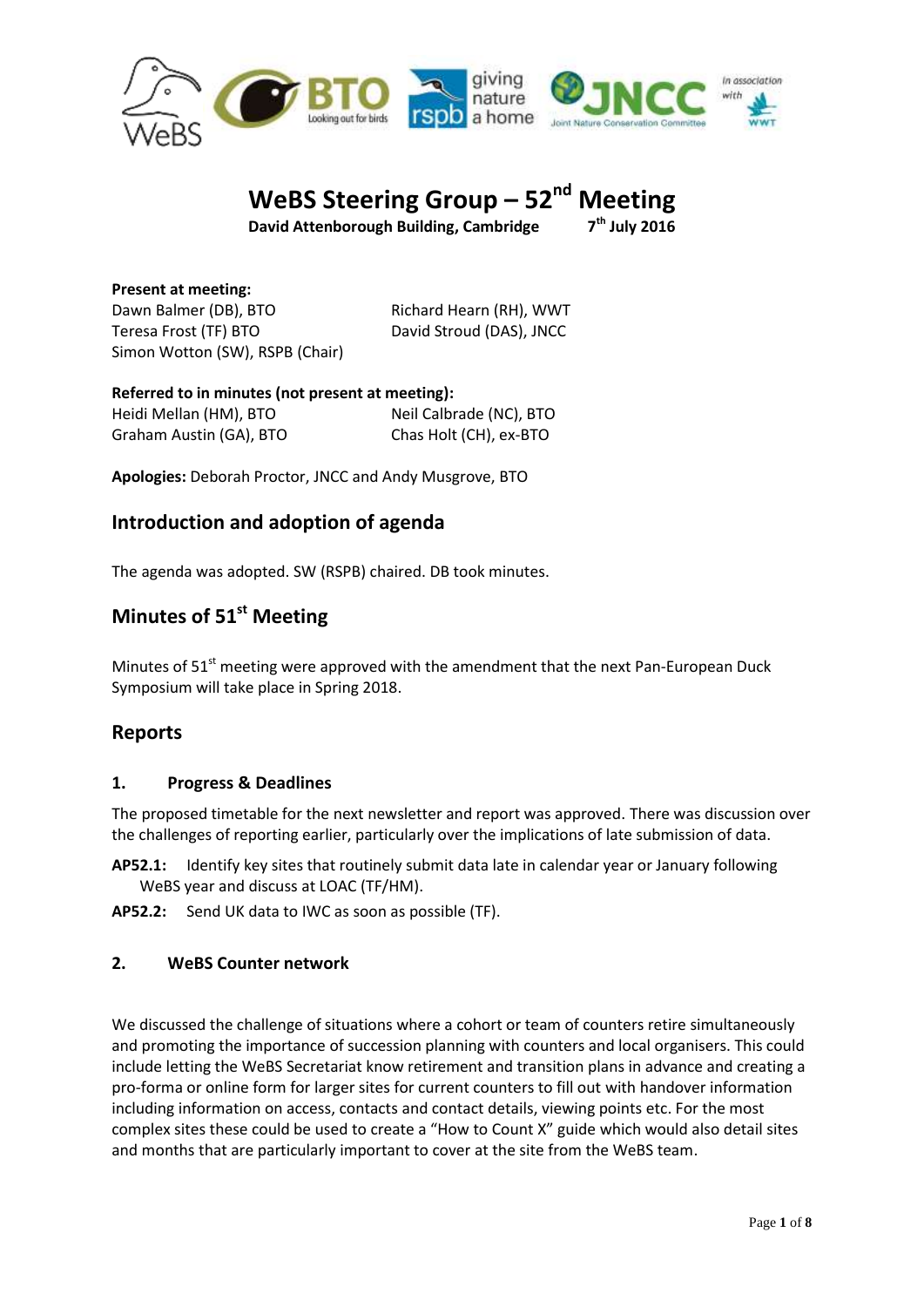- **AP52.3:** Contact BTO Regional Network to request they suggest candidates for WeBS Local Organiser vacancies (HM).
- **AP52.4:** Ask Bird Clubs to advertise gaps in coverage of WeBS sites (HM/Local Organisers).
- **AP52.5:** Advertise for completing the Mersea Island (Colne Estuary) counter team (HM).
- **AP52.6:** Add counter succession planning to LOAC agenda (HM).

There are several BTO training courses with WeBS included. It was suggested WeBS staff could attend a course to ensure the course is using up-to-date and relevant material. We discussed the possibilities for advanced training for counting complex sites. The BTO plan to increase training video resources and the group suggested videos on how to count a WeBS site and how to count big flocks should build on materials produced by SOVON and for Wetland International's Wings over Wetlands project.

# **3. WeBS Low Tide Counts**

The Low Tide Counts (LTC) strategy has not been recently refreshed. We discussed possibilities for recruiting Low Tide Counters for estuaries where these are needed. Ideas included an article by keen Low Tide Counters for next newsletter and promoting Low Tide Counts to RSPB Conservation Officers, who can encourage RSPB site wardens to organise or take part.

Funds from country agencies or related to commercial projects has enabled professional fieldwork to cover some estuaries where LTC are needed, but not covered by volunteers. We discussed the merits of calculating threat potential for sites to further prioritise sites for Low Tide Counts, for example by RSPB regional staff and Country Agencies submitting information on known pressures on sites or recent planning applications and how this analysis could be funded.

For reporting Low Tide Counts, the biggest cost is the time to produce maps in GIS for WeBS Online Report: development work here would be useful if warranted by the number of sites covered. It was agreed data should be transferred to the LTC database from core counts at sites where Core Counts are carried out at low tide because of local conditions.

- **AP52.7:** Circulate proposal that Kate Jennings (RSPB) and CH were working on in 2013 on prioritising Core and Low Tide Counts (SW) in areas where there is, or is likely to be significant conservation casework on the estuaries concerned.
- **AP52.8:** Add threat assessment for Low Tide sites to WeBS development ideas spreadsheet (TF).
- **AP52.9:** Revisit the Low Tides Counts strategy; as a first step invite NC to the next Steering Committee meeting and possibly a representative of external users such as Natural England (TF).
- **AP52.10:** Consider how to make Low Tide Count map production more efficient, e.g. via online mapping or semi-automating the GIS process (TF/NC).
- **AP52.11:** Transfer data from Core Counts to LTC for relevant estuaries (NC).

### **4. WeBS Core Count SPA Coverage**

The third review of the UK SPA network by JNCC is due to be released in 2016. The assessment highlights that WeBS and GSMP provide c. 65% of bird data for SPA monitoring. Data was available for 96% of SPAs for the five year period 2005-10. However, there is incomplete coverage of some SPAs by WeBS; with issues around boundary alignment and sector coverage, as well as passage month coverage for network assessments of some species (e.g. lack of Sanderling counts during their peak passage in May). JNCC priority is thus to improve coverage on the SPAs listed, and get counts in core months for specific species; the WeBS newsletter is one avenue for promoting this message. If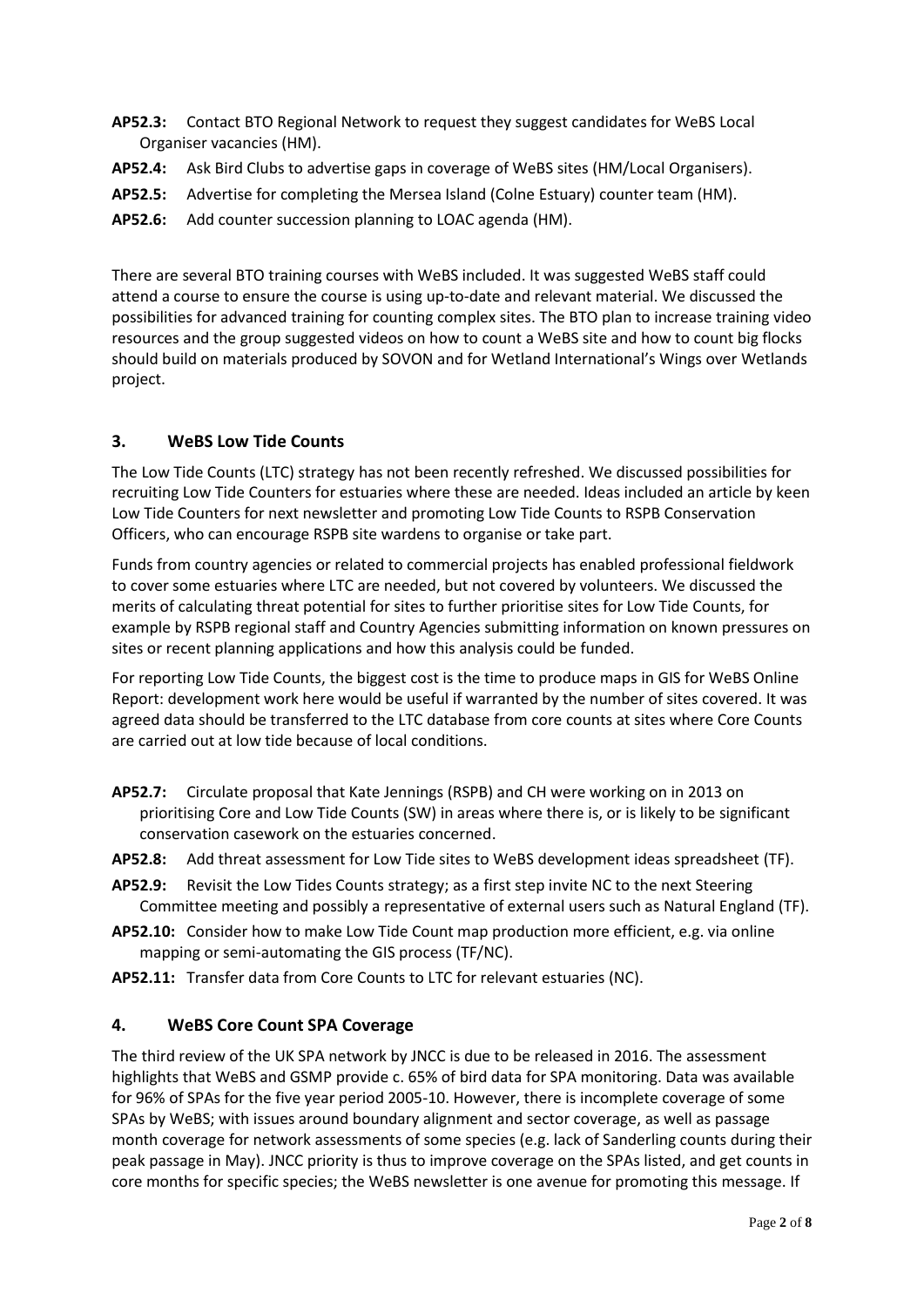WeBS will never be able to deliver volunteer collected data at some sites, responsibility for monitoring some remote sites should be acknowledged as outside the scope of WeBS by formally advising the relevant country agency.

Arable roost sites may be formally incorporated within SPA boundaries in future.

**AP52.12:** DAS to meet NC re site boundaries after LOAC meeting (DAS/NC).

**AP52.13:** Add Core Count SPA coverage as an agenda item for LOAC (HM).

**AP52.14:** Consider formal recommendations from third SPA review once published (TF).

#### **5. Non-Estuarine Waterbird Survey (NEWS)**

There is still a shortfall in funding for NEWS, despite contributions from WeBS. NE have agreed a second contribution (now invoiced).

Most data is in the database now, but still to enter data from some Mull paper forms. Received feedback from counters has been collected, but the SG would like to survey all counters whilst the survey is still fresh in peoples' minds.

TF showed graphs on disturbance data collected as part of NEWS, which lead to a wider discussion over WeBS and disturbance data. There is demand for information on waterbird disturbance from country agencies and academia. WeBS Core Counts or Low Tide Counts could collect frequency of activities at sites and how these change over time, but the SG queried what questions we are trying to answer – the SG don't consider that WeBS can provide meaningful data due to biases such as the time of day of WeBS counts often being chosen for when disturbance is at a minimum. This could impact on interpreting what the implications are for birds. If we need to understand disturbance, any method used needs to be fit for purpose, and appropriate to address the question(s) being asked. For NEWS itself, we could report in broad categories, but caution will be needed in using the data collected.

The SG agreed that NEWS would remain a periodic survey with about a 9-10year periodicity, but interested counters can set up WeBS counts at NEWS sectors if they wished to monitor nonestuarine coasts more frequently.

- **AP52.15:** Consider how we can meet the NEWS shortfall, such as additional fundraising or assessing potential cost savings when building the online tab (DB/TF).
- **AP52.16:** Work with country agencies to obtain NEWS funding towards this year's reporting costs (DB).
- **AP52.17:** As part of the WeBS partnership Agreement discussions, consider when next NEWS and WINGS will be carried out and how we can budget for these in advance, possibly partially using data surplus funds accrued over the preceding period (ALL).
- **AP52.18:** Share collated 'Lessons learnt' from NEWS with SG (DB).
- **AP52.19:** Produce an online survey on NEWS to gauge success and inform planning for future surveys (topics to include: wrack; scope of survey (extra species); were habitat descriptions acceptable; sector definitions) (TF/HM).

**AP52.20:** Chase 2013 Tiree data for NEWS (HM).

#### **6. Annual Reporting**

The content of *Waterbirds in the UK* was reviewed. In future *Waterbirds in the UK* reports, given other weather sources are available, it was agreed that there is no need to use more than a paragraph on weather, unless there was a particular weather event that caused an impact on birds. The 'Conditions' section should add context for counts; it could include weather in Europe further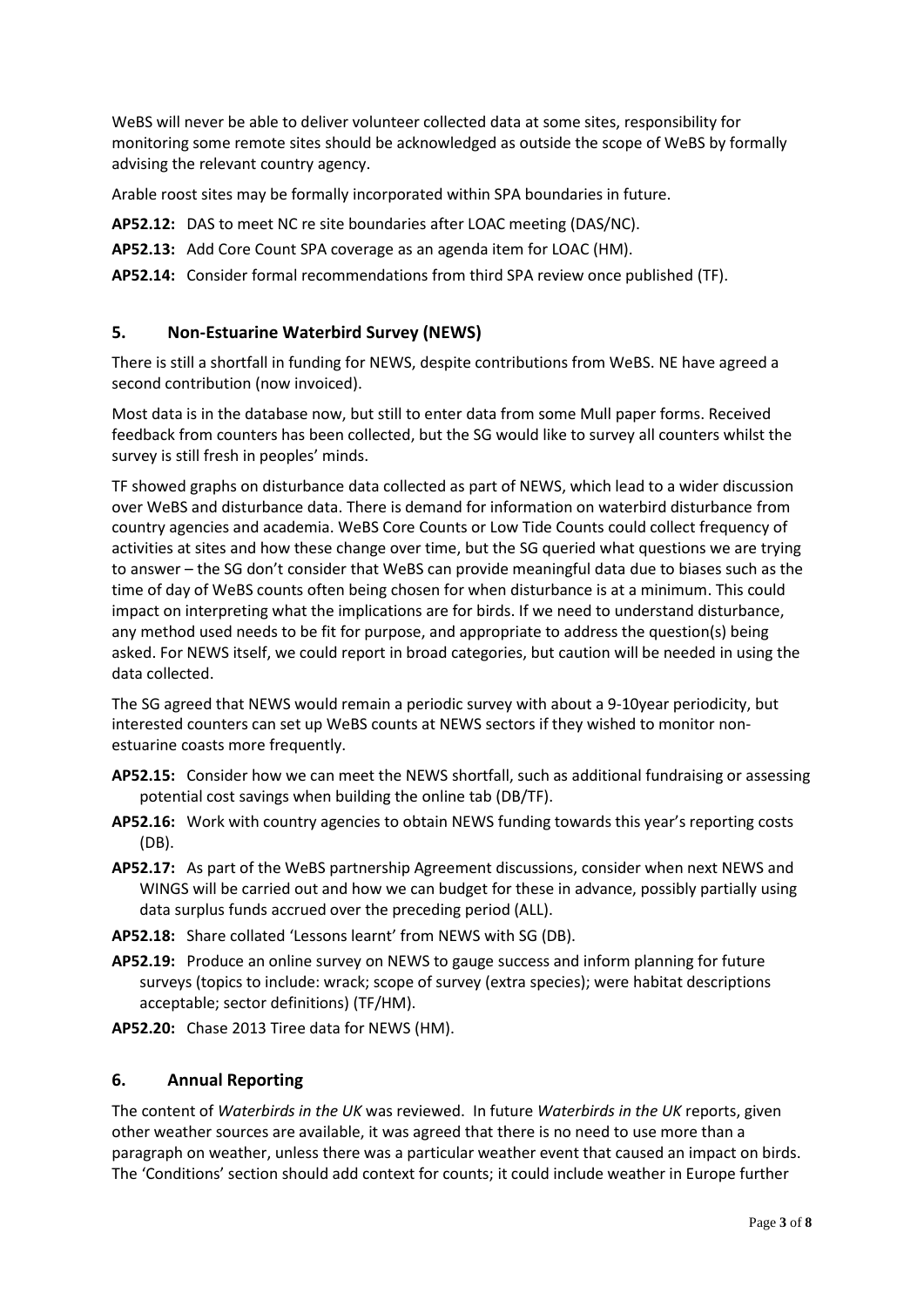east or summer conditions in Iceland. The Low Tide Count map should be smaller (currently takes up one page).

Contents for WITUK1516 could include an article on the Arctic Indicators paper if published in time. It should also feature NEWS, with a habitat focus on the non-estuarine coast. Articles could include gross changes over time as measured by NEWS surveys and coverage achieved over the four surveys with a timeline graphic. A historical perspective in WITUK, focusing the story of the survey would avoid anticipating the published results.

There was strong support for a peer review paper on NEWS, hopefully at UK and Ireland scale with an Irish co-author(s). There may be a continuing range-shift story; maps showing change in relative abundance could indicate distribution changes.

We discussed where population estimates should appear: the SG suggested not publishing any NEWS county population estimates online, but to include all population estimates in the waterbird population estimates paper and point to that as main source of data. An overall abundance map and online site/county level maps of coverage within reporting page could be created. The NEWS LO regions are a meaningful reporting scale for the online report.

For some, particularly remote sites of interest, country agencies organise targeted surveys outwith WeBS/NEWS. It is important this data is passed on to be included in the WeBS / NEWS databases as appropriate.

- **AP52.21:** Check what resources have been allocated to producing a paper on NEWS, what was published previously and if country agencies are interested in contributing (DB).
- **AP52.22:** Contact Country Agencies to remind them if they are commissioning work data needs to feed into WeBS (DAS).

### **7. Website & WeBS Online**

Priorities for the WeBS website and online reporting were reviewed. It was agreed the WeBS team should work with the BTO IS team to add features as budget allowed, with improving the vacant sites map for potential counters being the top priority.

#### **8. Newsletter**

We discussed some of the ideas for articles for the upcoming WeBS newsletter (adding to previous suggestions):

- Importance of WeBS counts on SPAs. Promote the value of counting sites year-round, but highlight option of supplementary counts for certain species in key months if a full WeBS count is not possible. Key SPA sites and table of sites/species where counts are really important. Explain why we work to align counting units to best fit both long-term WeBS site boundaries and SPA boundaries.
- Pochard sex-ratio feedback (in January 100,000 birds were sexed in 27 countries). Full results will be in a paper, but can have brief article with thanks and plans.
- No RSPB casework article likely (Gwent Levels possibility for next year).
- Use of data for offshore windfarms
- SPA news Dungeness Romney Marsh and Rye Bay is now SPA and a Ramsar Site; WeBS data used as evidence.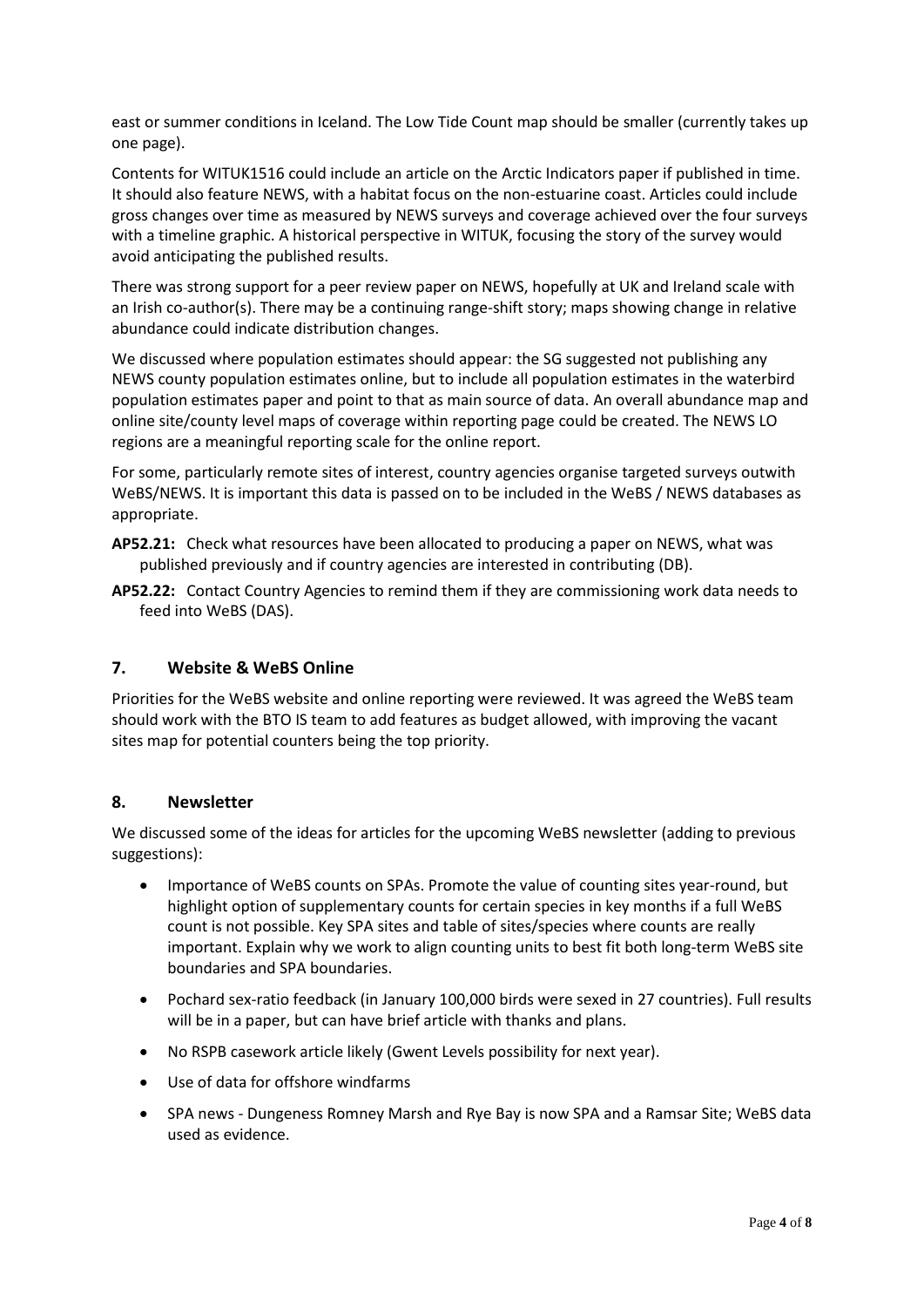- Prompt data submission call for data for year ending June 2016 to be submitted by November for use in waterbird population estimates and article 12 reporting.
- Autumn 2017 WeBS conference proposed date and venue
- How long have you been counting? ask for stories for upcoming anniversary
- Low tide article from an enthusiastic counter

### **9. State of the UK's Birds**

TF and Colette Hall at WWT have been working on the latest State of the UK's birds.

**AP52.23:** Circulate draft waterbird SUKB 2016 article for comment (TF).

### **10. Population Estimates**

Revised waterbird population estimates are due by the end of March and will use WeBS and NEWS data (as available) up to June 2016. Seaduck could be a key story, so we discussed inviting possible additional authors with seaduck expertise. A more concise paper than last time may be better received by *British Birds*. We questioned whether species by species discussion was the best format for a paper, but decided to return to this and other questions in a planning meeting.

- **AP52.24:** Organise meetings (September, January) to plan the waterbird population estimates analysis and outputs (TF).
- **AP52.25:** Contact *British Birds* to check if interested in publishing waterbird population estimates (DB).
- **AP52.26:** Source additional marine (seaduck, divers, grebes) data and any other pertinent datasets for waterbird population estimates (TF).
- **AP52.27:** Make special efforts to encourage early submission of 2015-16 WeBS data for use in population estimates (HM).

### **11. Global Waterbird Index Project**

The SG were made aware of a possible project within the Cambridge Conservation Initiative on using a global waterbird index for biodiversity indicators which is awaiting the outcome of a funding application.

**AP52.28:** Circulate the CCI waterbird index project proposal to steering group members (TF).

# **12. WeBS 70th Anniversary**

A timeline of events to celebrate 70 years (in WeBS year July 2017/June 2018) of UK waterbird monitoring schemes was proposed by TF. It was agreed to hold a celebration conference in (late?) September 2017 in north-west England. Tasks in 2016 and 2017 include identifying long-standing counters and sites; producing infographics and a talk that can also be used locally by WeBS Local Organisers or counters. New ideas from the meeting included making sure the conference feels like a celebration, e.g. with cake, and sending a thank you letter to counters from the partnership CEOs (as previously after 10 years of WeBS proper).

#### AP52.29: Add WeBS 70<sup>th</sup> anniversary to LOAC agenda (HM).

**AP52.30:** Start preparations for WeBS70 conference: identify date (avoid clashing with Wader Study Group; Core Count date) and venue for the conference; plan speakers. Budget for travel expenses, accommodation for 10 people (TF).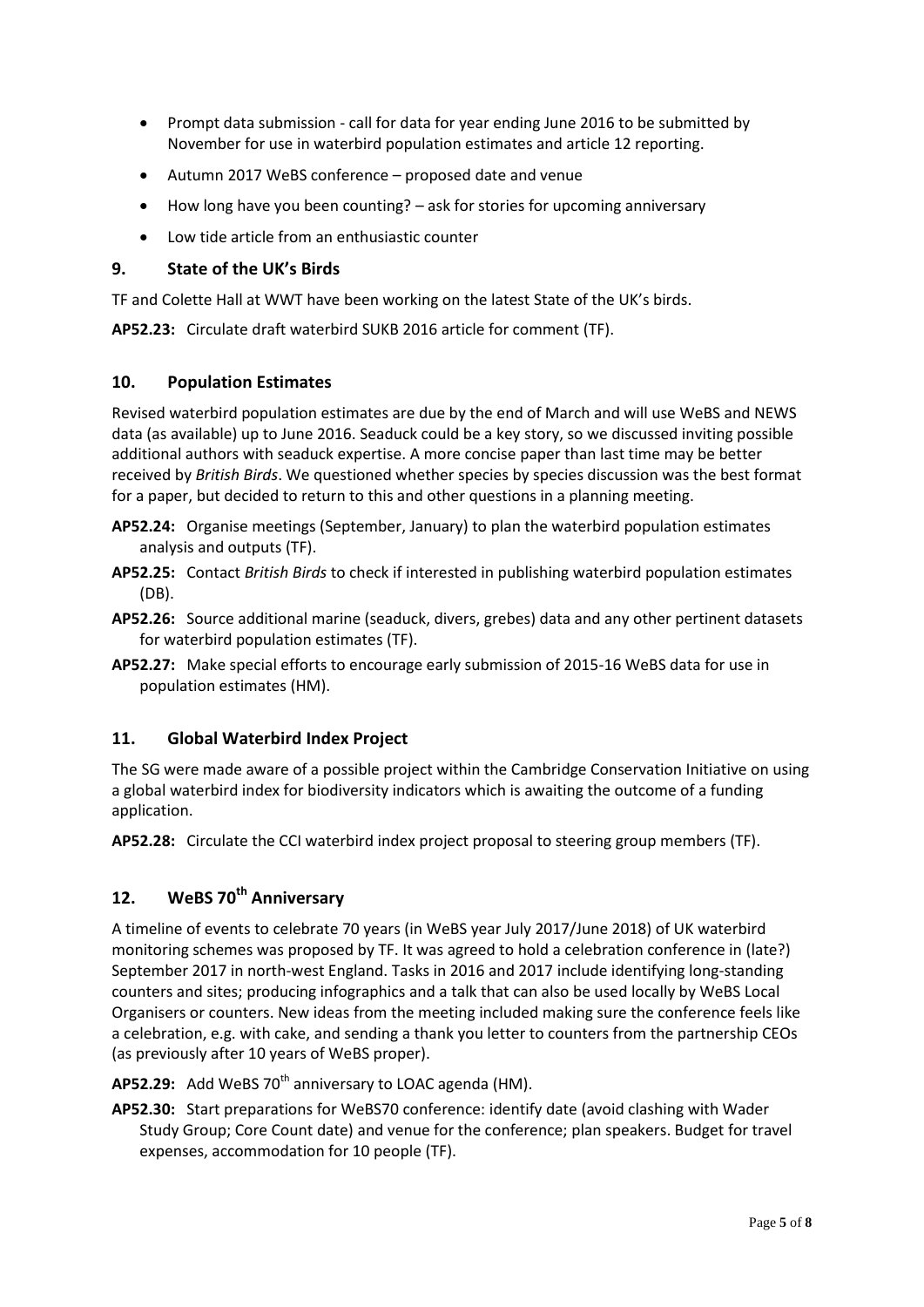**AP52.31:** Speak to BTO Communications about 2017 anniversary featuring on Autumnwatch or Winterwatch (TF).

### **13. WeBS Data Requests & associated allocation**

On the basis of the latest budget figures and projections, the SG agreed to contribute £10,000 for NEWS, as previously agreed, and fund completion of the SPA paper but not to contribute funds for counting in Sierra Leone in 2016. Funding of other developmental projects will depend on revised assessment of finances as the year continues.

**AP52.32:** Add worksheet to excel "dev-doc" file with spending history for WeBS related projects (TF).

**AP52.33:** Check if WWT have been invoiced first quarter 2016/17 WeBS funding (DB).

#### **14. Progress with on-going WeBS sub-projects**

Options for the WeBS methods paper were discussed; the paper should contain the core methodology with appendices/supplementary material containing the detailed methods. An alternative to a paper could be a peer-reviewed report (BTO or Wetlands International).

**AP52.34:** Circulate WeBS methods draft for further discussion of how to take forward (TF/all).

#### **15. WeBS Agreement**

WWT need to do draft budgets by November and it is likely the Steering Group will need to have a proposal for the JNCC-BTO agreement by winter.

**AP52.35:** Arrange a meeting in September to discuss WeBS Agreement, preferably sequential to the waterbird populations estimates meeting (TF).

#### **16. Recent publications and media**

TF supplied a report of recent WeBS and NEWS publicity and publications.

### **17. Conferences/meetings**

TF attending European Bird Census Council conference in September with poster on NEWS, followed by an International Waterbird Census co-ordinators workshop and a meeting of the African-Eurasian Waterbird Monitoring Partnership Strategic Working Group. NC and GA are attending the Wader Study Group conference. RH is attending a Velvet Scoter Action Plan workshop in October. The next International Seaduck Conference is in February in San Francisco.

# **Progress on previous actions points**

AP51.1: Review timetable for report; change date for comments received to after 18th March and publication to early April (TF). Done

AP51.2: Send data to IWC as soon as possible (TF). Ongoing

AP51.3: WWT need final wild swan data for Jan 2015 by June 2016 (TF). Done

AP51.4: Contact David regarding LO role (HM). Done

AP51.5: Article in WeBS Newsletter about importance SPA monitoring, especially during passage periods (NC/DAS). Ongoing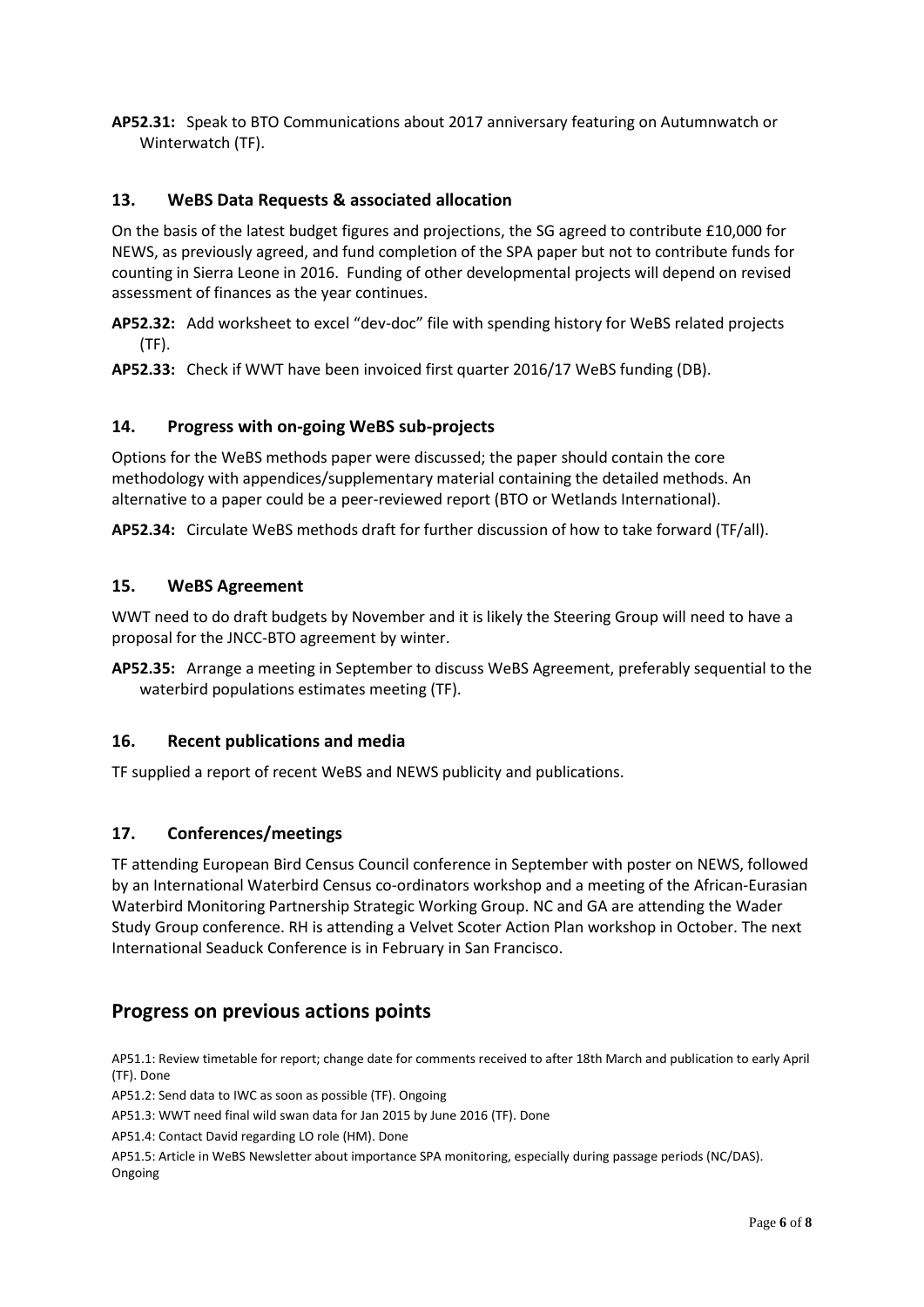AP51.6: Combine Cotswold Water Park sites in WeBS database and inform local counters that understanding the movement between the pits would be vital if they are considering promoting statutory site recognition (HM,TF). Not done AP51.7: Identify any changes to the website that would make the LO tasks easier and suggest quick wins to improve look and feel. Cost these with the BTO IS team (TF). Done

AP51.8: Locate original documents regarding recording spatial information for roost sites. Identify changes that need to be made and cost these with IS. Produce broad proposal then consider how we might approach funding it. Possibility of underspend money. Consider asking SNH and NRW if they are interested (TF, AM, DB). Not done

AP51.9: What are the pros and cons of covering some of these big sites as multiple smaller sub-sites? (NC, TF). Not done AP51.10: Prioritise site list and identify those which would need professional coverage in order to proceed (NC). Done

AP51.11: Produce a timeline for the NEWS analysis and report, and online reporting and identify what aspects can be written up early (coverage and change) and what may need more time (population estimates). Country Agencies likely to want stand-alone reports on NEWS promptly to justify financial support (GA, DB, TF). Done

AP51.12: Chase the core counts that will be needed for the NEWS report (HM, TF). Ongoing

AP51.13: We identified some topics for the 2017 report; for country focus somewhere south along the flyway - make contact with Senegal or Gambia perhaps via Tim Dodman (Papa Westray) – Wetlands International Research Associate; wet grassland; divers, Golden Plover. For artwork, consider asking Carry Akroyd (TF). Ongoing

AP51.14: Add to work plan for 2016/17 and incorporate NEWS data (essential) alongside consideration of the findings of the Méndez et al. paper and the potential for Bird Atlas 2007-11 to provide context around the estimates. (TF, DB, AM). Ongoing

AP51.15: Further ideas for the newsletter to be sent to NC (ALL). Done

AP51.16: Check which financial year the £9000 for NEWS was in (AM, DB). Done

AP51.17: Think about small incremental increase in costs for April (TF, NC). Ongoing

AP51.18: Add recommendations from Méndez et al. to WeBS developments list (TF). Done

AP51.19: Put together some costings based on 2.5 days per week for a year to make progress on digitising historic IWC data (TF). Ongoing

AP51.20: Chas Holt to send the most recent draft of the methods review to BTO (CH). Done

AP51.21: BTO to consider how to complete the methods review paper (TF, DB, AM). Ongoing

AP51.22: Chas Holt to liaise with co-authors and submit Arctic Indicator paper (CH). Done

AP51.23: TF and Kathryn Ross to meet with DAS to discuss Protected Sites paper (TF, KR, DAS). Done

AP51.24: Write a note on Golden Plover project for IWC newsletter and produce map of countries that have not yet submitted data (TF, DB). Done

AP51.25: Update on continuation of the WeBS Agreement as more information becomes available (AM). Ongoing

AP51.26: DB and TF to produce a plan of what can be achieved. Not done

AP51.27: Press release to send out to celebrate 50 years of IWC in mid-January (TF). Done

AP51.28: Investigate Cabinet Office fund & register & Defra (DS, TF). Not done

AP51.29: Find old minutes of Steering Group and send to TF (ALL). Ongoing

AP51.30: TF to circulate possible dates for a meeting at end June or early July; SW to organise venue in the CCI David Attenborough Building in Cambridge (TF, SW). Done

AP50/2/: Promote list of WeBS training courses. Ongoing.

AP50/3/1. Contact other schemes to ask if they collect disturbance info and what they do eg Dutch. Ongoing. AP50/12/1 Look at our charging structure and recognise it needs to be part of wider discussion between partners. Aim for 15% contribution from data sales to the budget? (DEB, AJM, all). Ongoing, charges are online at http://www.bto.org/volunteer-surveys/webs/data/data-request-charges.

AP50/12/3 AP: Look at the sequence of tasks in the lead up to Article 12. Do we do waterbird population estimates first and then APEP? Or do the job all in one? Consider breaking up for publication (breeding vs winter or non-pass vs passerines). (DAS, DEB, AJM). Ongoing.

AP50/12/4 Is there an opportunity for fundraising to raise cash to undertake analysis of historical data? Not done.

AP50/12/5 Suggestion to pilot some work on Pochard, suggestion do every five years. Is there any existing long-term dataset? Ongoing.

AP50/12/6 WeBS was one of the first online applications to be built by BTO and is in need of a refresh to give it a fresh feel. Discuss with BTO IS Team about scheduling this work (DB, AM). Ongoing.

AP50/12/7 Better recording of academic uses of WeBS data. Need copies of paper and report from research. Mostly undergraduates need to chase. Not done.

AP50/12/8 Come up with a list of top 20 research ideas and promote to universities eg non-natives (UEA post-doc). Have a brainstorm at a future meeting. Not done, schedule brainstorm for SG52.